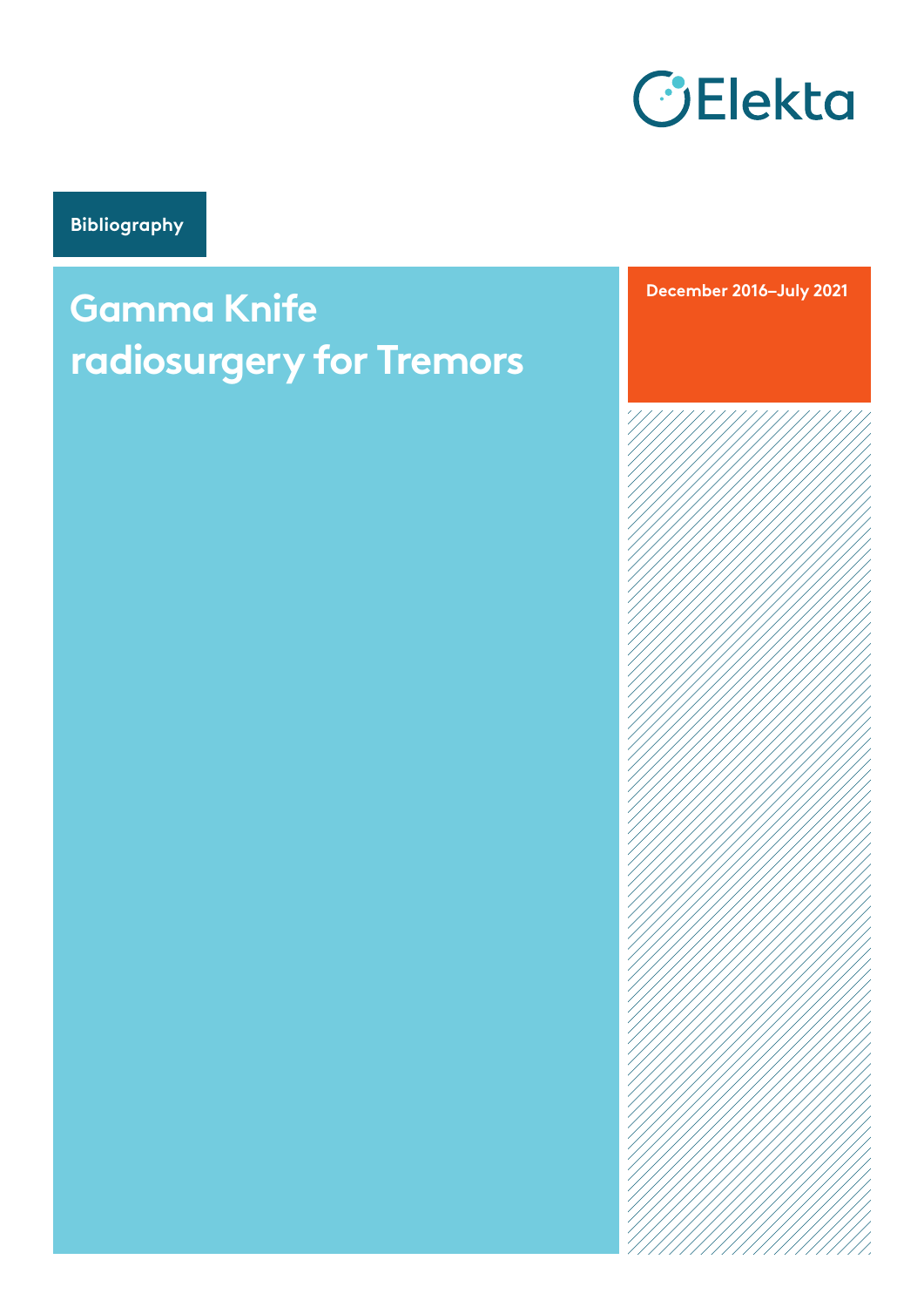**Vim stereotactic radiosurgical thalamotomy for drug-resistant idiopathic Holmes tremor: a case report. Acta Neurochir (Wien). 2021 Jul;163(7):1867–71. DOI: 10.1007/s00701-020-04489-1.**  Tripathi M, Mehta S, Singla R, Ahuja CK, Tandalya N, Tuleasca T, Batish A, Mohindra S, Agrahari A, Kaur R.

We share our experience with stereotactic Gamma Knife thalamotomy (GKT) for medically refractory Holmes tremor (HT). A 22-year-old patient underwent Gamma Knife thalamotomy at the ventral intermediate nucleus to disable HT of the right upper limb. A single 4-mm isocenter was used to target the ventral intermediate nucleus with 130 Gy irradiation. At 4 months follow up, we observed an 84% improvement in his Fahn-Tolosa-Marin (FTM) rating scale with significant improvement in the right upper limb

dystonic tremor. There was only subtle improvement in the ataxic component of the right lower limb. At one-year post-stereotactic GKT, there was sustained neurological improvement with no side effect. We present stereotactic GKT as a treatment modality for drug-resistant HT. Moreover, it may be considered an alternate treatment modality, especially in reluctant patients or those for whom any invasive surgery is contraindicated.

**Gamma Knife thalamotomy for medically refractory tremors: Longitudinal evaluation of clinical effects and MRI response patterns.**

**Acta Neurochir Suppl. 2021;128:127–32. DOI: 10.1007/978-3-030-69217-9\_14.**  Ochiai T.

#### **Objective**

The present longitudinal study evaluated the results of Gamma Knife surgery (GKS) for medically refractory tremors.

#### **Methods**

The outcome after Gamma Knife thalamotomy targeting the ventral intermediate nucleus (VIM) was analyzed in 17 patients (9 men and 8 women; mean age 72 years) with either Parkinson's disease or an essential tremor, who were followed up for at least 2 years after treatment. Clinical and magnetic resonance imaging (MRI) examinations were done before and every 3 months after GKS.

#### **Results**

The mean rates of symptom improvement (a decrease in the tremor frequency) were 6%, 39%, 63%, and 64% at 3, 6, 12, and 24 months after treatment, respectively. The defined MRI response patterns included a minimum reaction (in 3 patients), a normal reaction (in 11 patients), and a hyperreaction (in 3 patients). They were not associated with any evaluated pretreatment, radiosurgical, or outcome parameter, although 2 patients with a hyperreaction exhibited mild-to-moderate motor weakness in the contralateral limbs. Linear contrasting of the border between the thalamus and the internal capsule adjacent to the lesion site was noted on follow-up MRI in 13 cases and was associated with a higher symptom improvement rate.

#### **Conclusion**

GKS allows effective and safe management of medically refractory tremors. The treatment is characterized by variable MRI response patterns. Some imaging findings during follow-up may be associated with clinical effects.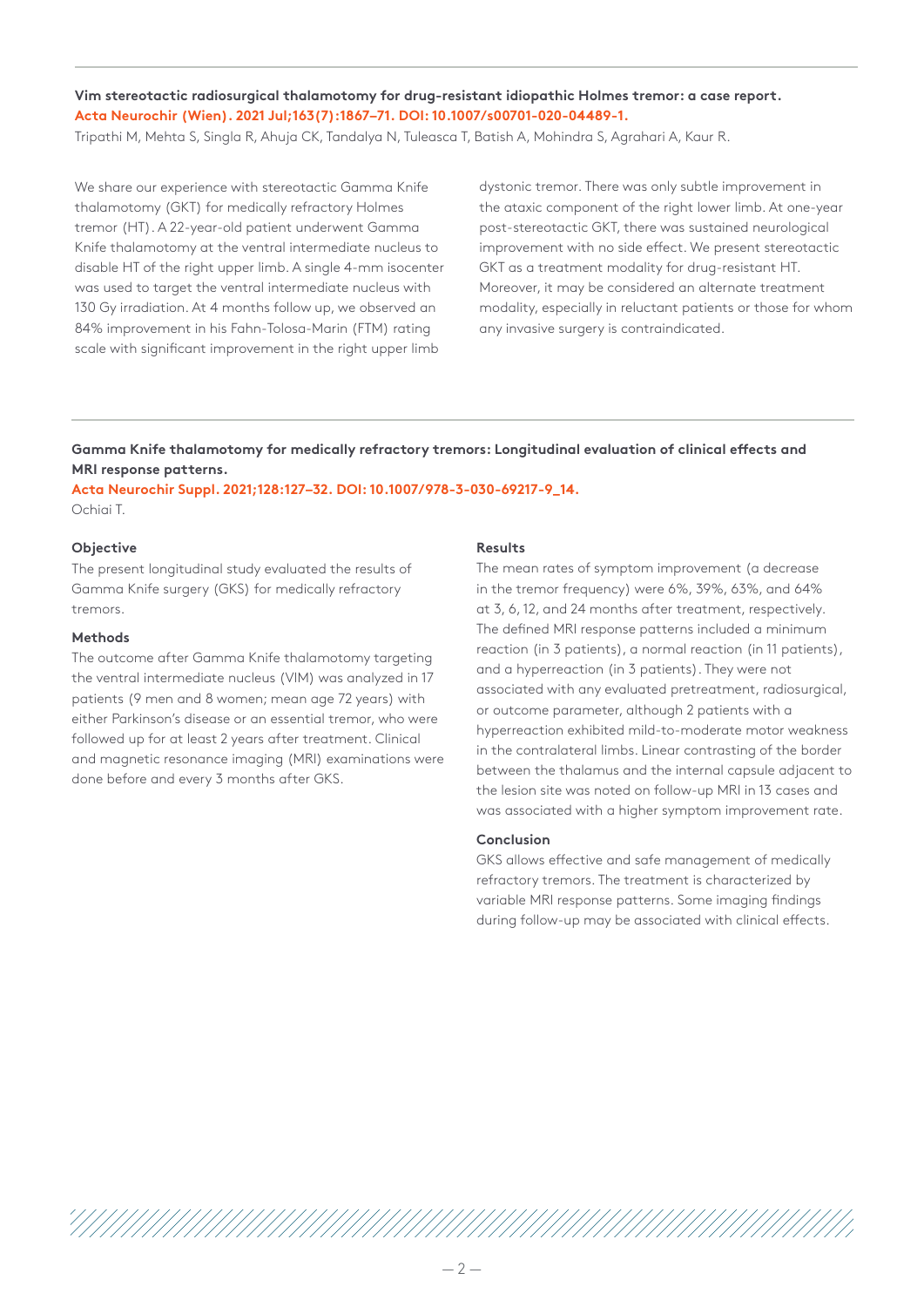**Ventralis oralis anterior (Voa) deep brain stimulation plus Gamma Knife thalamotomy in an elderly patient with essential tremor: A case report.**

**Medicine (Baltimore). 2021 Apr 16;100(15): e25461. DOI: 10.1097/MD.0000000000025461.**  Oh BH, Park YS.

#### **Rationale**

Deep brain stimulation (DBS) of the ventralis intermedius nucleus (Vim) provides a safe and effective therapy for medically refractory essential tremor (ET). However, DBS may be risky in elderly patients and those with ischemic brain lesions. Gamma Knife radiosurgery (GKS) is a minimally invasive procedure, but bilateral thalamotomy is dangerous.

#### **Patient concerns**

We report a case of ventralis oralis anterior nucleus (Voa) DBS for dominant hand tremor plus Voa GKS for nondominant hand tremor in a very elderly patient with medically intractable ET.

#### **Diagnosis**

An 83-year-old right-handed woman visited our hospital with a medically intractable ET. Because of the ischemic lesion in the right basal ganglia, we decided to perform left unilateral DBS instead of bilateral DBS.

#### **Intervention**

We chose Voa as the target for DBS because, clinically, her tremor was mainly confined to her hands, and Voa had better intraoperative microelectrode recording results than Vim.

#### **Outcomes**

After 2 years, her right-hand tremor remained in an improved state, but she still had severe tremor in her left hand. Therefore, we performed GKS targeting the right Voa. One year after surgery, the patient's hand tremor successfully improved without any complications.

#### **Lessons**

Salvage Voa GKS after unilateral Voa DBS is a valuable option for very elderly patients and patients with ischemic brain lesions. We suggest that Voa GKS thalamotomy is as useful and safe a surgical technique as Vim GKS for dystonic hand tremor. To the best of our knowledge, this is the first case report using salvage Voa as the only target for ET.

**The brain connectome after Gamma Knife radiosurgery of the ventro-intermediate nucleus for tremor: Marseille-Lausanne Radiobiology Study Protocol.**

#### **Stereotact Funct Neurosurg. 2021;99(5):387–92. DOI: 10.1159/000514066. Epub 2021 Mar 8.**

Tuleasca C, Witjas T, Levivier M, Girard N, Cretol A, Levy N, Thiran J-P, Guedj E, Van de Ville D, Régis J.

Essential tremor (ET) is the most common movement disorder. Deep brain stimulation is the current gold standard for drug-resistant tremor, followed by radiofrequency lesioning. Stereotactic radiosurgery by Gamma Knife (GK) is considered as a minimally invasive alternative. The majority of procedures aim at the same target, thalamic ventro-intermediate nucleus (Vim). The primary aim is to assess the clinical response in relationship to neuroimaging changes, both at structural and functional levels. All GK treatments are uniformly performed in our center using Guiot's targeting and a radiation dose of 130 Gy. The MR neuroimaging protocol includes structural imaging (T1-weighted and diffusion-weighted imaging [DWI]), resting-state functional MRI, and 18F-fluorodeoxyglucose-

positron emission tomography. Neuroimaging changes are studied both at the level of the cerebello-thalamocortical tract (using the prior hypothesis based upon Vim's circuitry: motor cortex, ipsilateral Vim, and contralateral cerebellar dentate nucleus) and also at global brain level (no prior hypothesis). This protocol aims at using modern neuroimaging techniques for studying Vim GK radiobiology for tremor, in relationship to clinical effects, particularly in ET patients. In perspective, using such an approach, patient selection could be based upon a specific brain connectome profile.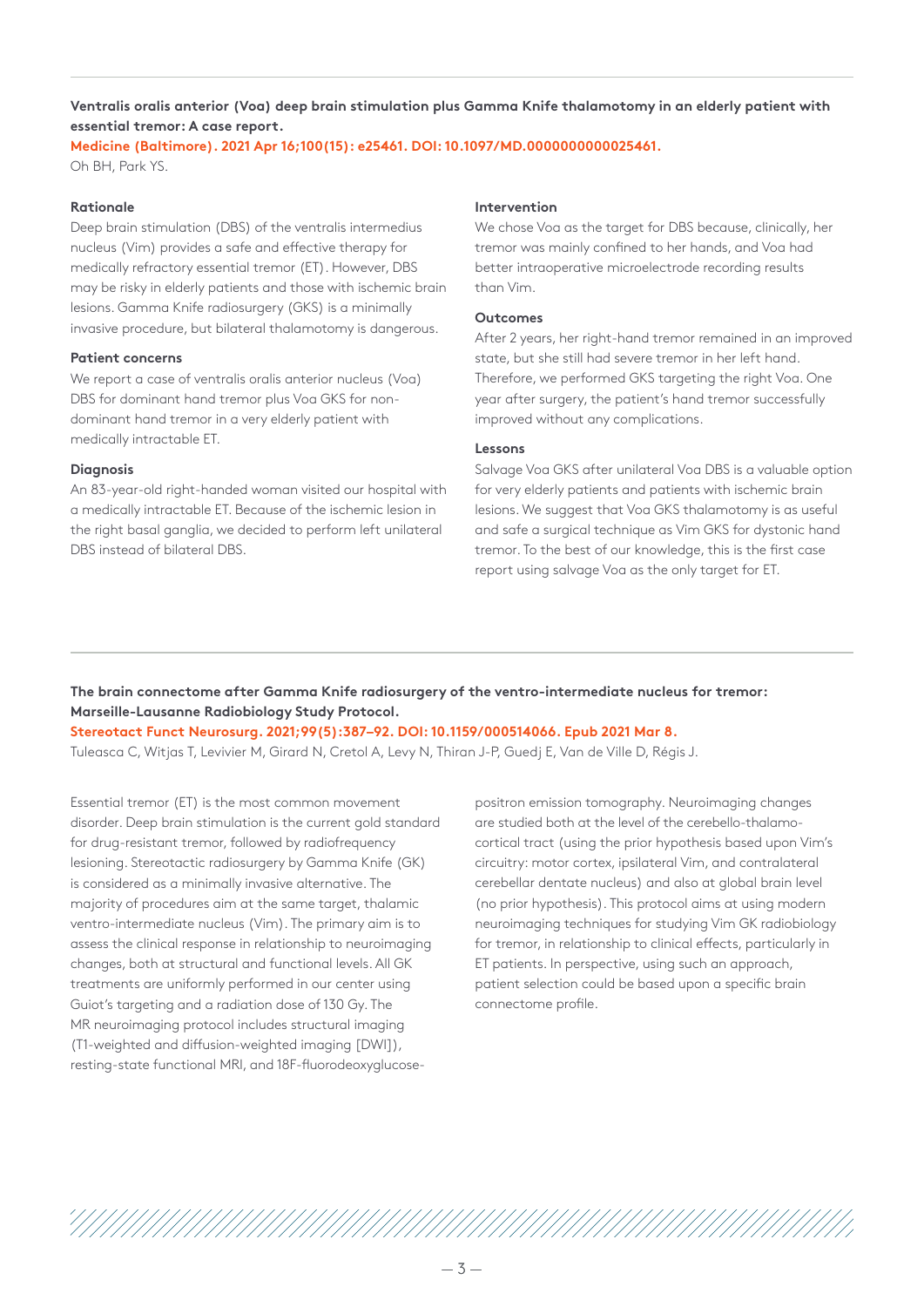**Gamma Knife stereotactic radiosurgery as a treatment for essential and parkinsonian tremor: Long-term experience. Neurologia (Engl Ed). 2020 Sep 8;S0213-4853(20)30217-6. DOI: 10.1016/j.nrl.2020.05.014.** 

Pérez-Sánchez JR, Martínez-Álvarez R, Martínez Moreno NE, Torres Diaz C, Rey G, Pareés I, Del Barrio A, Álvarez-Linera J, Kurtis MM.

# **Introduction**

Unilateral Gamma Knife stereotactic radiosurgery on the ventral intermediate nucleus of the thalamus is a minimally invasive neurosurgical option for refractory tremor. We describe the experience of Gamma Knife thalamotomy (GKT) in patients with essential tremor (ET) and tremordominant Parkinson's disease (PD) at our specialized stereotactic neurosurgery unit.

# **Methods**

We reviewed the cases of patients treated with GKT between January 2014 and February 2018 with a minimum of 12 months follow-up. We analyzed clinical and demographic variables, indication, radiation dose, effectiveness (based on subscales of the Fahn-Tolosa-Marin [FTM] scale and the Movement Disorders Society-Unified Parkinson's Disease Rating Scale [MDS-UPDRS] motor score), and adverse events.

#### **Results**

Thirteen patients were registered, 6 with a diagnosis of tremor-dominant PD, four with refractory ET, and three with ET and PD. Median age was 78 years (range, 62-83), with seven patients aged over 75 years. Four patients were receiving anticoagulants and two had a history of stroke. The maximum radiation dose administered was 130 Gy. Mean (standard deviation) follow-up duration was 30.0 (14.5) months. Significant tremor improvement was observed on the FTM subscales: 63.6% at 12 months and 63.5% at the end of follow-up; MDS-UPDRS tremor items showed improvements of 71.3% at 12 months and 60.3% at the end of follow up. Eleven patients reported significant improvements in quality of life, and 3 reported mild and transient adverse effects.

# **Conclusions**

This is the largest series of patients with essential and parkinsonian tremor treated with GKT and followed up in the long term in Spain. GKT can be safe and effective in the long term in patients with refractory tremor, including in elderly patients and those receiving anticoagulants.

**Stereotactic radiosurgery for medically refractory multiple sclerosis-related tremor. J Neurosurg. 2018 Apr;128(4):1214–21. DOI: 10.3171/2017.1. JNS162512. Epub 2017 Jun 30.** 

Raju SS, Niranjan A, Monaco EA, Flickinger JC, Lunsford LD.

#### **Objective**

Multiple sclerosis (MS) is a neurodegenerative disease that can lead to severe intention tremor in some patients. In several case reports, conventional radiotherapy has been reported to possibly exacerbate MS. Radiosurgery dramatically limits normal tissue irradiation to potentially avoid such a problem. Gamma Knife thalamotomy (GKT) has been established as a minimally invasive technique that is effective in treating essential tremor and Parkinson's disease-related tremor. The goal in this study was to analyze the outcomes of GKT in patients suffering from medically refractory MS-related tremor.

#### **Methods**

The authors retrospectively studied the outcomes of 15 patients (mean age 46.5 years) who had undergone GKT over a 15-year period (1998-2012). Fourteen patients underwent GKT at a median maximum dose of 140 Gy (range 130–150 Gy) using a single 4-mm isocenter. One patient underwent GKT at a dose of 140 Gy delivered via two 4-mm isocenters (3 mm apart). The posteroinferior region of the nucleus ventralis intermedius (VIM) was the target for all

GKTs. The Fahn-Tolosa-Marin clinical tremor rating scale was used to evaluate tremor, handwriting, drawing, and drinking. The median time to the last follow-up was 39 months.

#### **Results**

After GKT, 13 patients experienced tremor improvement on the side contralateral to surgery. Four patients noted tremor arrest at a median of 4.5 months post-GKT. Seven patients had excellent tremor improvement and 6 had good tremor improvement. Four patients noted excellent functional improvement, 8 noted good functional improvement, and 1 noted satisfactory functional improvement. Three patients experienced diminished tremor relief at a median of 18 months after radiosurgery. Two patients experienced temporary adverse radiation effects. Another patient developed a large thalamic cyst 60 months after GKT, which was successfully managed with Ommaya reservoir placement.

#### **Conclusions**

Gamma Knife thalamotomy was found to be a minimally invasive and beneficial procedure for medically refractory MS tremor.



 $-4-$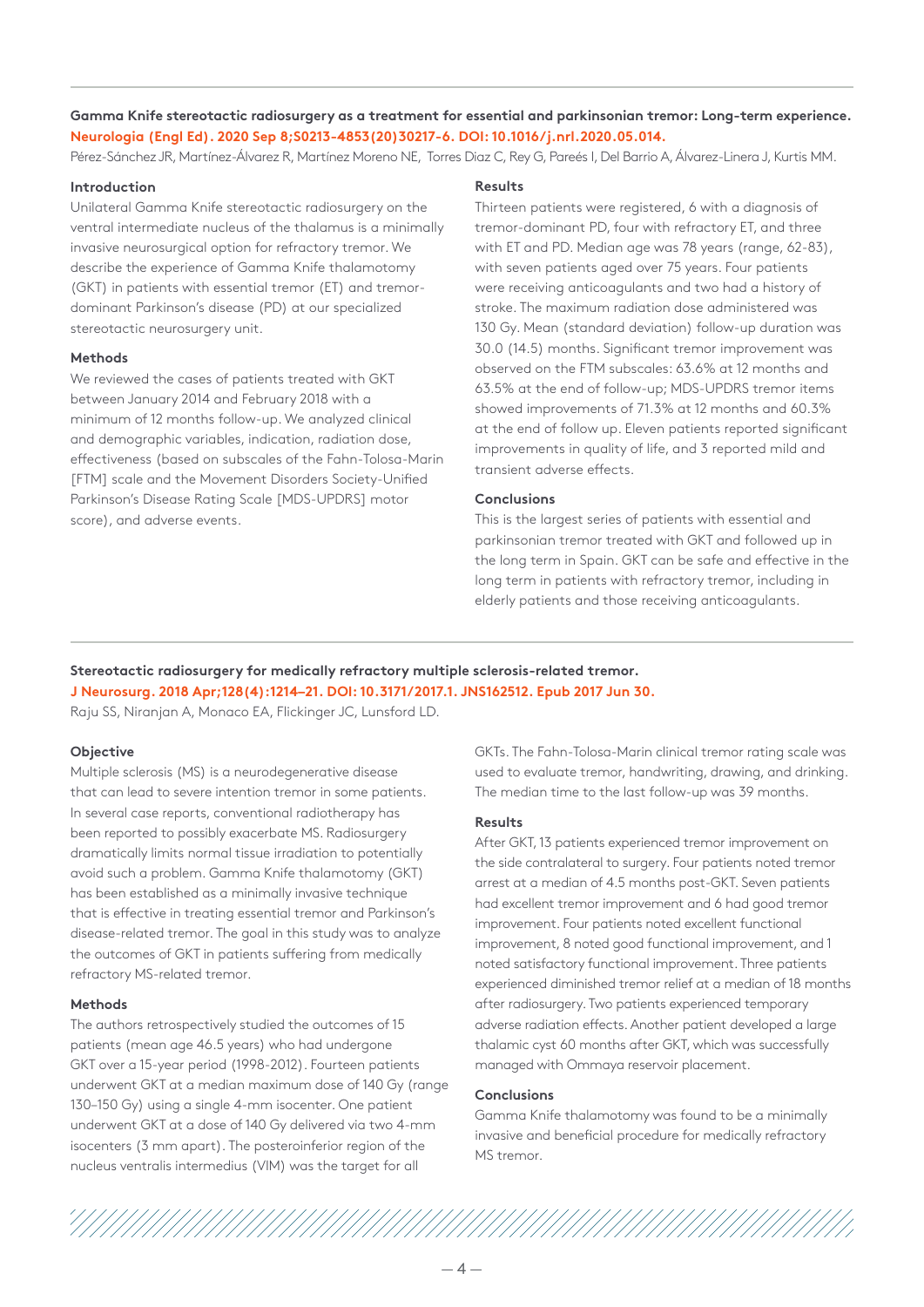# **Is staged bilateral thalamic radiosurgery an option for otherwise surgically ineligible patients with medically refractory bilateral tremor?**

**J Neurosurg. 2018 Feb;128(2):617–26. DOI: 10.3171/2016.11.JNS162044.** 

Niranjan A, Raju SS, Monaco EA, Flickinger JC, Lunsford LD.

#### **Objective**

Unilateral Gamma Knife thalamotomy (GKT) is a wellestablished treatment for patients with medically refractory tremor who are not eligible for invasive procedures due to increased risk of complications. The purpose of this study was to evaluate whether staged bilateral GKT provides benefit with acceptable risk to patients suffering from disabling medically refractory bilateral tremor.

# **Methods**

Eleven patients underwent staged bilateral GKT during a 17-year period (1999–2016). Eight patients had essential tremor (ET), 2 had Parkinson's disease (PD)-related tremor, and 1 had multiple-sclerosis (MS)-related tremor. For the first GKT, a median maximum dose of 140 Gy was delivered to the posterior-inferior region of the nucleus ventralis intermedius (VIM) through a single isocenter with 4-mm collimators. Patients who benefitted from unilateral GKT were eligible for a contralateral GKT 1–2 years later (median 22 months). For the second GKT, a median maximum dose of 130 Gy was delivered to the opposite VIM nucleus to a single 4-mm isocenter. The Fahn-Tolosa-Marin (FTM) clinical tremor rating scale was used to score tremor, drawing, and drinking before and after each GKT. The FTM writing score was assessed only for the dominant hand before and after the first GKT. The Karnofsky Performance Status (KPS) was used to assess quality of life and activities of daily living before and after the first and second GKT.

#### **Results**

The median time to last follow-up after the first GKT was 35 months (range 11–70 months). All patients had improvement in at least 1 FTM score after the first GKT. Three patients (27.3%) had tremor arrest and complete restoration of function (noted via FTM tremor, writing, drawing, and drinking scores equaling zero). No patient had tremor recurrence or diminished tremor relief after the first GKT. One patient experienced new temporary neurological deficit (contralateral lower-extremity hemiparesis) from the first GKT. The median time to last follow-up after the second GKT was 12 months (range 2–70 months). Nine patients had improvement in at least 1 FTM score after the second GKT. Two patients had tremor arrest and complete restoration of function. No patient experienced tremor recurrence or diminished tremor relief after the second GKT. No patient experienced new neurological or radiological adverse effect from the second GKT. Statistically significant improvements were noted in the KPS score following the first and second GKT.

# **Conclusions**

Staged bilateral GKT provided effective relief for medically refractory, disabling, bilateral tremor without increased risk of neurological complications. It is an appropriate strategy for carefully selected patients with medically refractory bilateral tremor who are not eligible for deep brain stimulation.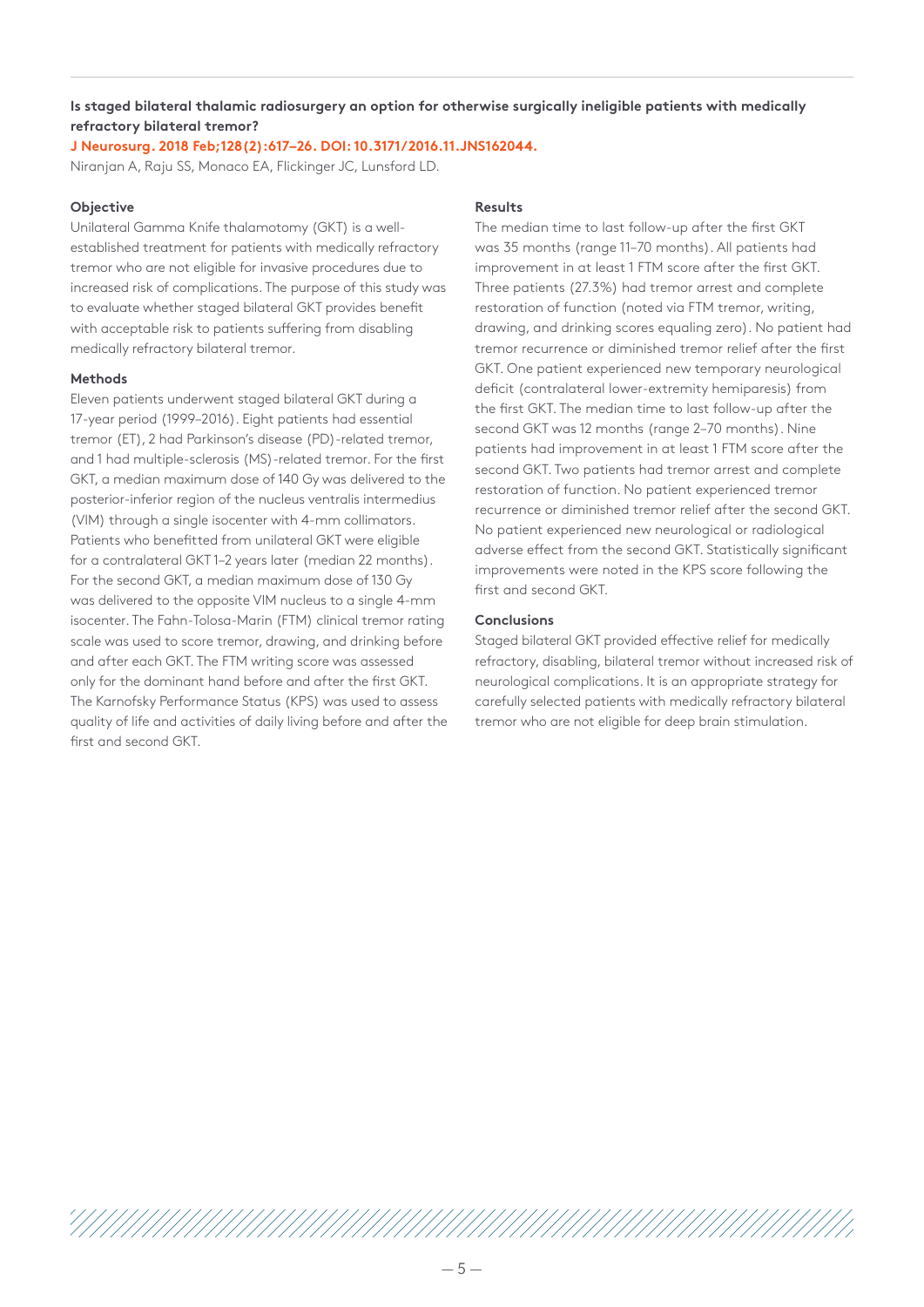# **Stereotactic radiosurgery for tremor: systematic review. J Neurosurg. 2018 Feb 1;1–12. DOI: 10.3171/2017.8.JNS17749.**

Sahgal AS, De Dalles A, Hayashi M, Levivier M, Ma L, Paddick I, Régis J, Ryu S, Slotman BJ, Martínez-Álvarez R.

#### **Objective**

The aim of this systematic review is to offer an objective summary of the published literature relating to stereotactic radiosurgery (SRS) for tremor and consensus guideline recommendations.

#### **Methods**

This systematic review was performed up to December 2016. Article selection was performed by searching the MEDLINE (PubMed) and EMBASE electronic bibliographic databases. The following key words were used: "radiosurgery" and "tremor" or "Parkinson's disease" or "multiple sclerosis" or "essential tremor" or "thalamotomy" or "pallidotomy." The search strategy was not limited by study design but only included key words in the English language, so at least the abstract had to be in English.

#### **Results**

A total of 34 full-text articles were included in the analysis. Three studies were prospective studies, 1 was a retrospective comparative study, and the remaining 30 were retrospective studies. The one retrospective comparative study evaluating deep brain stimulation (DBS), radiofrequency thermocoagulation (RFT), and SRS reported similar tremor control rates, more permanent complications after DBS and RFT, more recurrence after RFT, and a longer latency period to clinical response with SRS. Similar tremor reduction rates in most of the reports were observed with SRS thalamotomy (mean 88%). Clinical complications were rare and usually not permanent (range 0%–100%, mean 17%, median 2%). Follow-up in general was too short to confirm long-term results.

#### **Conclusions**

SRS to the unilateral thalamic ventral intermediate nucleus, with a dose of 130–150 Gy, is a well-tolerated and effective treatment for reducing medically refractory tremor, and one that is recommended by the International Stereotactic Radiosurgery Society.

#### **Radiosurgical pallidotomy for Parkinson's disease. Prog Neurol Surg. 2018; 33:149–57. DOI: 10.1159/000481083. Epub 2018 Jan 12.**  Cahan LD, Young RF, Li F.

Deep brain stimulation (DBS) has been widely accepted as a tool for treating many symptoms of Parkinson's disease (PD); pallidotomy has been nearly abandoned. Concerns about both the safety and efficacy of pallidotomy are

based on small series, isolated case reports and techniques that would now be considered obsolete. The senior author recently reviewed long-term follow-up of a series of patients who had Gamma Knife pallidotomy (GKP) for advanced PD. GKP leads to durable, clinically significant benefit. Bilateral GKP adds incremental improvement. The complication rate

was 4% when calculated on a per lesion basis. GKP is not quite as effective as DBS for tremor and bradykinesia; the results of GKP and DBS are equivalent for dyskinesia. GKP should be considered in patients who are not candidates for DBS. GKP is not as invasive as radiofrequency pallidotomy and avoids the problems and expenses associated with DBS. Patients on anticoagulants, with cognitive deficits or with other contraindications to DBS can be offered GKP to alleviate many of the motor symptoms of PD.

//////////////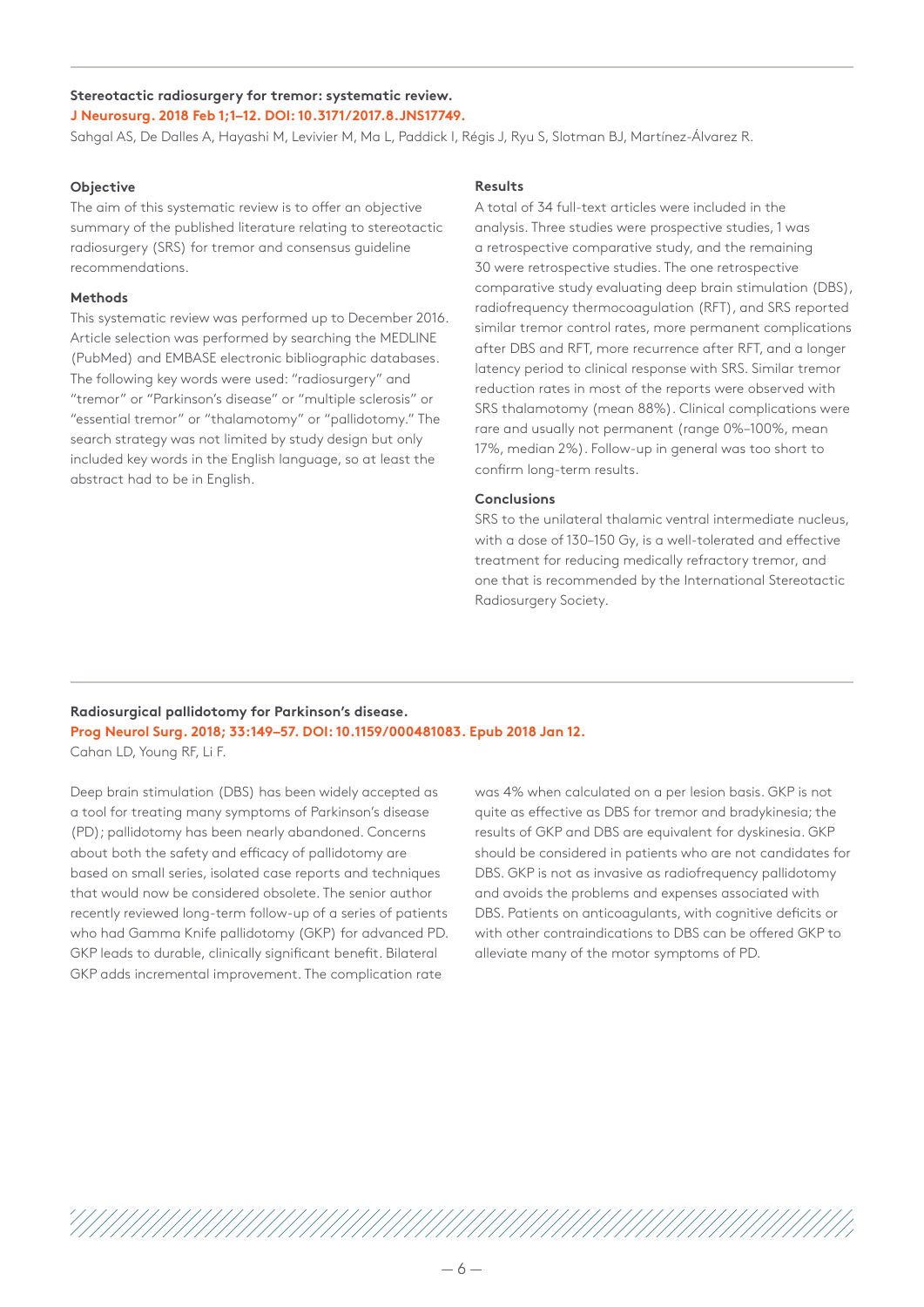# **Assessing the clinical outcome of Vim radiosurgery with voxel-based morphometry: visual areas are linked with tremor arrest!**

# **Acta Neurochir (Wien). 2017 Nov;159(11):2139–44. DOI: 10.1007/s00701-017-3317-7.**

Tuleasca C, Witjas T, Najdenovska E, Verger A, Girard N, Champoudry J, Van de Ville D, Cuadra MB, Levivier M, Guedj E, Régis J.

# **Introduction**

Radiosurgery (RS) is an alternative to open standard stereotactic procedures (deep-brain stimulation or radiofrequency thalamotomy) for drug-resistant essential tremor (ET), aiming at the same target (ventro-intermediate nucleus, Vim). We investigated the Vim RS outcome using voxel-based morphometry by evaluating the interaction between clinical response and time.

#### **Methods**

Thirty-eight patients with right-sided ET benefited from left unilateral Vim RS. Targeting was performed using 130 Gy and a single 4-mm collimator. Neurological and neuroimaging assessment was completed at baseline and 1 year. Clinical responders were considered those with at least 50% improvement in tremor score on the treated hand (TSTH).

#### **Results**

Interaction between clinical response and time showed the left temporal pole and occipital cortex (Brodmann area 19, including V4, V5 and the parahippocampal place area) as statistically significant. A decrease in gray matter density (GMD) 1 year after Vim RS correlated with higher TSTH improvement (Spearman = 0.01) for both anatomical areas. Higher baseline GMD within the left temporal pole correlated with better TSTH improvement (Spearman = 0.004).

#### **Conclusions**

Statistically significant structural changes in the relationship to clinical response after Vim RS are present in remote areas, advocating a distant neurobiological effect. The former regions are mainly involved in locomotor monitoring toward the local and distant environment, suggesting the recruiting requirement in targeting of the specific visuomotor networks.

# **Treatment of the ventral intermediate nucleus for medically refractory tremor: A cost-analysis of stereotactic radiosurgery versus deep brain stimulation.**

**Radiother Oncol. 2017 Oct;125(1):136–39. DOI: 10.1016/j.radonc.2017.07.030.**  McClelland S III, Jaboin JJ.

#### **Introduction**

Medically refractory tremor treatment has evolved over the past half-century from intraoperative thalamotomy to deep brain stimulation (DBS) of the thalamic ventral intermediate nucleus (VIM). Within the past 15 years, unilateral radiosurgical VIM thalamotomy has emerged as a comparably efficacious treatment modality.

#### **Methods**

An extensive literature search of VIM DBS series was performed; the total cost of VIM DBS was calculated from hospitals geographically representative of the entire United States using current procedural terminology and work relative value unit (RVU) codes. The 2016 Medicare Ambulatory Payment Classification for stereotactic radiosurgery (SRS) was added to the work RVU to determine the total cost of VIM SRS for both Gamma Knife and linear accelerator

SRS. Cost estimates assumed that VIM DBS was performed without intraoperative microelectrode recording.

#### **Result**

The mean unilateral VIM DBS cost was \$17,932.41 per patient. For SRS VIM, the total costs for Gamma Knife (\$10,811.77) and linear accelerator (\$10,726.40) were 40% less expensive than for unilateral VIM DBS.

# **Conclusion**

Radiosurgery of the VIM is 40% less expensive than unilateral VIM DBS in treatment of medically refractory tremor, regardless of radiosurgical modality. This finding argues for increased radiation oncology involvement in the management of medically refractory tremor patients.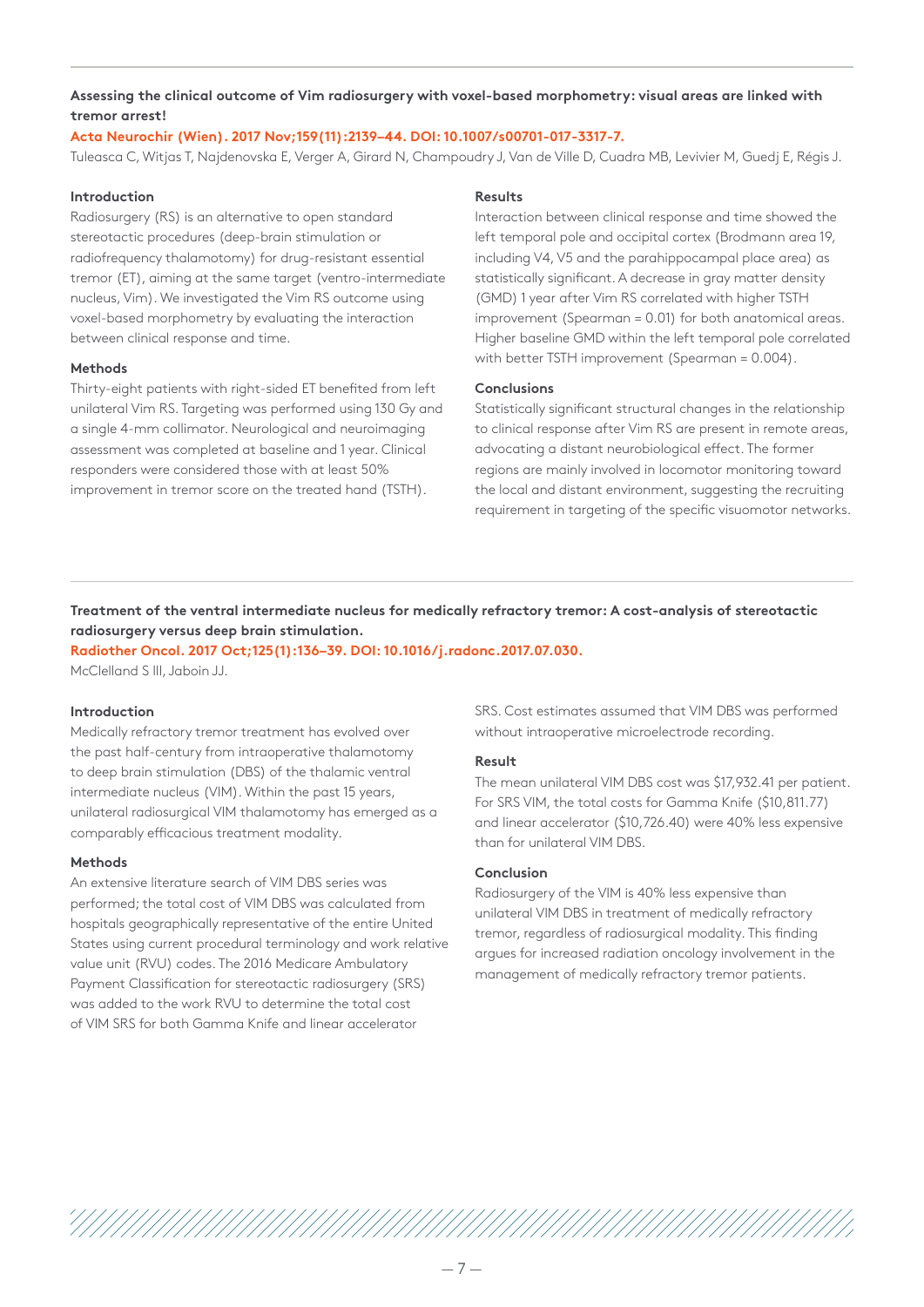# **Stereotactic radiosurgery for intractable tremor-dominant Parkinson's disease: A retrospective analysis. Stereotact Funct Neurosurg. 2017;95(5):291–97. DOI: 10.1159/000479236. Epub 2017 Sep 2.**

Raju SS, Niranjan A, Monaco EA, Flickinger JC, Lunsford LD.

# **Objective**

The purpose of this study was to retrospectively analyze the outcomes of stereotactic radiosurgery for patients suffering from medically refractory Parkinson disease (PD) tremor.

# **Methods**

We retrospectively studied the outcomes of 33 patients who were treated with Gamma Knife thalamotomy (GKT) over a 19-year period. Twelve patients were ≥80 years. A median dose of 140 Gy (range, 130–150 Gy) was delivered to the nucleus ventralis intermedius through a single 4-mm isocenter. We used the Fahn-Tolosa-Marin clinical tremor rating scale to score tremor, handwriting, drawing and ability to drink fluids. The median time to the last follow-up was 23 months (range, 9–144 months).

# **Results**

After GKT, 31 patients (93.9%) experienced improvement in tremor. Twenty-three patients (70.0%) had complete or nearly complete tremor arrest. Nine patients (27.2%) noted tremor arrest and resolution of impairment in writing, drawing and ability to drink fluids. One patient (3%) improved in bradykinesia, three patients (9%) improved in rigidity, and three patients (9%) decreased their dosage of dopa after GKT. Tremor relief was fully maintained in the last follow-up for 96.8% of responding patients. Two patients (6%) experienced temporary adverse radiation effects.

# **Conclusions**

GKT is a safe and effective treatment for medically refractory PD tremor, especially for the elderly or those not suitable for deep brain stimulation or thermal thalamotomy.

**Equivalence of cell survival data for radiation dose and thermal dose in ablative treatments: analysis applied to essential tremor thalamotomy by focused ultrasound and Gamma Knife.** 

**Int J Hyperthermia. 2017 Jun;33(4):401–10. DOI: 10.1080/02656736.2016.1278281. Epub 2017 Jan 31.** 

Schlesinger D, Lee M, Haar GT, Sela B, Eames M, Snell J, Kassell N, Sheehan J, Larner JM, Aubry JF.

Thermal dose and absorbed radiation dose have historically been difficult to compare because different biological mechanisms are at work. Thermal dose denatures proteins and the radiation dose causes DNA damage in order to achieve ablation. The purpose of this paper is to use the proportion of cell survival as a potential common unit by which to measure the biological effect of each procedure. Survival curves for both thermal and radiation doses have been extracted from previously published data for three different cell types. Fits of these curves were used to convert both thermal and radiation dose into the same quantified biological effect: fraction of surviving cells. They have also been used to generate and compare survival profiles from the only indication for which clinical data are available

for both focused ultrasound (FUS) thermal ablation and radiation ablation: essential tremor thalamotomy. All cell types could be fitted with coefficients of determination greater than 0.992. As an illustration, survival profiles of clinical thalamotomies performed by radiosurgery and FUS are plotted on a same graph for the same metric: fraction of surviving cells. FUS and Gamma Knife have the potential to be used in combination to deliver a more effective treatment (for example, FUS may be used to debulk the main tumor mass, and radiation to treat the surrounding tumor bed). In this case, a model which compares thermal and radiation treatments is valuable in order to adjust the dose between the two.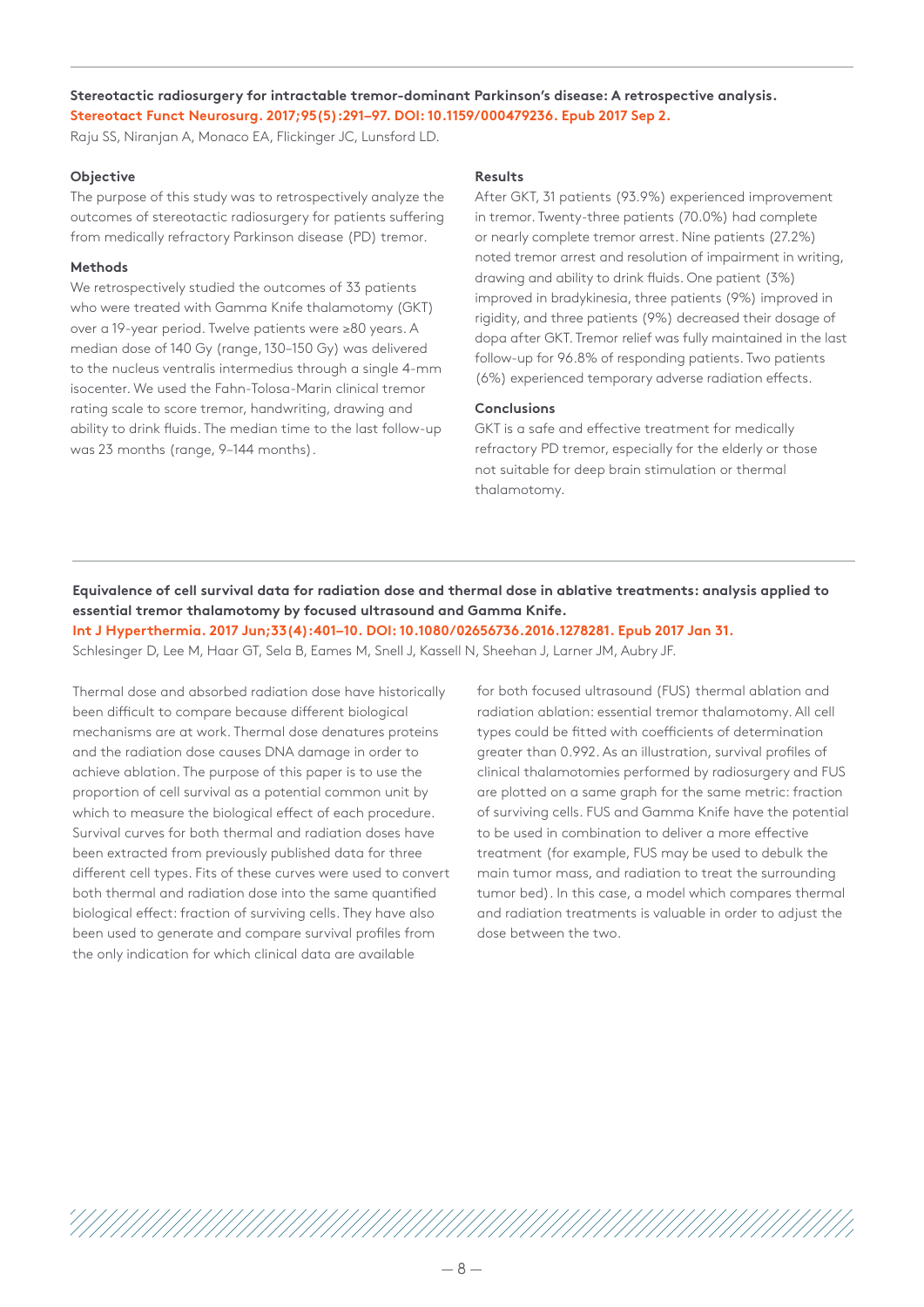**Stereotactic radiosurgery for essential tremor: Retrospective analysis of a 19-year experience. Mov Disord. 2017 May;32(5):769–77. DOI: 10.1002/mds.26925. Epub 2017 Mar 20.** 

Niranjan A, Raju SS, Kooshkabadi A, Monaco 3rd E, Flickinger JC, Lunsford LD.

#### **Background**

Essential Tremor (ET) is a common movement disorder that can be disabling. Initial treatment is in the form of medical therapies. Patients with medically refractory ET seek surgical intervention, which include radiofrequency thalamotomy, deep brain stimulation and radiosurgical thalamotomy. Radiosurgical thalamotomy is a minimally invasive surgical option which is especially valuable for elderly and high surgical risk patients.

#### **Objective**

The purpose of this study was to retrospectively analyze the outcomes of stereotactic radiosurgery for patients suffering from medically refractory essential tremor.

#### **Methods**

During a 19-year period (1996–2015), 73 patients underwent Gamma Knife thalamotomy for intractable essential tremor. A median central dose of 140 Gy (range, 130–150) was delivered to the nucleus ventralis intermedius through a single 4-mm isocenter. We used the Fahn-Tolosa-Marin clinical tremor rating scale to score tremor, handwriting, drawing, and ability to drink fluids. The median time to last follow-up was 28 months (range, 6–152).

#### **Results**

After Gamma Knife thalamotomy, 93.2% improved in tremor. Forty-four patients (60.3%) experienced tremor arrest or barely perceptible tremor. Eighteen patients (24.7%) noted tremor arrest and complete restoration of motor function. Tremor improvement was sustained at last follow-up in 96% of patients who experienced tremor relief. Mean tremor score improved from 3.19 before to 1.27 after Gamma Knife thalamotomy (P < 0.0001). Mean handwriting score improved from 2.97 to 1.25 (P < 0.0001). Mean drawing score improved from 3.16 to 1.26 (P < 0.0001). Mean drinking score improved from 3.14 to 1.56 (P < 0.0001). Imaging follow-up showed three types of lesions: enhancing lesion, streaking along internal capsule on fluid-attenuated inversion recovery, and significant reactive changes. Three patients (4%) experienced temporary adverse radiation effects.

#### **Conclusion**

Radiosurgery is a safe and valuable treatment option for medically refractory essential tremor, especially for the elderly or those with high surgical risk for DBS or radiofrequency thalamotomy. © 2017 International Parkinson and Movement Disorder Society.

**Gamma Knife radiosurgery in movement disorders: Indications and limitations. Mov Disord. 2017 Jan;32(1):28–35. DOI: 10.1002/mds.26625. Epub 2016 Mar 31.** 

Higuchi Y, Matsuda S, Serizama T.

Functional radiosurgery has advanced steadily during the past half century since the development of the Gamma Knife technique for treating intractable cancer pain. Applications of radiosurgery for intracranial diseases have increased with a focus on understanding radiobiology. Currently, the use of Gamma Knife radiosurgery to ablate deep brain structures is not widespread because visualization of the functional targets remains difficult despite the increased availability of advanced neuroimaging technology. Moreover, most existing reports have a small sample size or are retrospective. However, increased experience with intraoperative neurophysiological evaluations in radiofrequency thalamotomy and deep brain stimulation supports anatomical and neurophysiological approaches to the ventralis intermedius nucleus. Two recent prospective studies have promoted the clinical application of functional

radiosurgery for movement disorders. For example, unilateral Gamma Knife thalamotomy is a potential alternative to radiofrequency thalamotomy and deep brain stimulation techniques for intractable tremor patients with contraindications for surgery. Despite the promising efficacy of Gamma Knife thalamotomy, however, these studies did not include sufficient follow-up to confirm long-term effects. Herein, we review the radiobiology literature, various techniques, and the treatment efficacy of Gamma Knife radiosurgery for patients with movement disorders. Future research should focus on randomized controlled studies and long-term effects. © 2016 International Parkinson and Movement Disorder Society.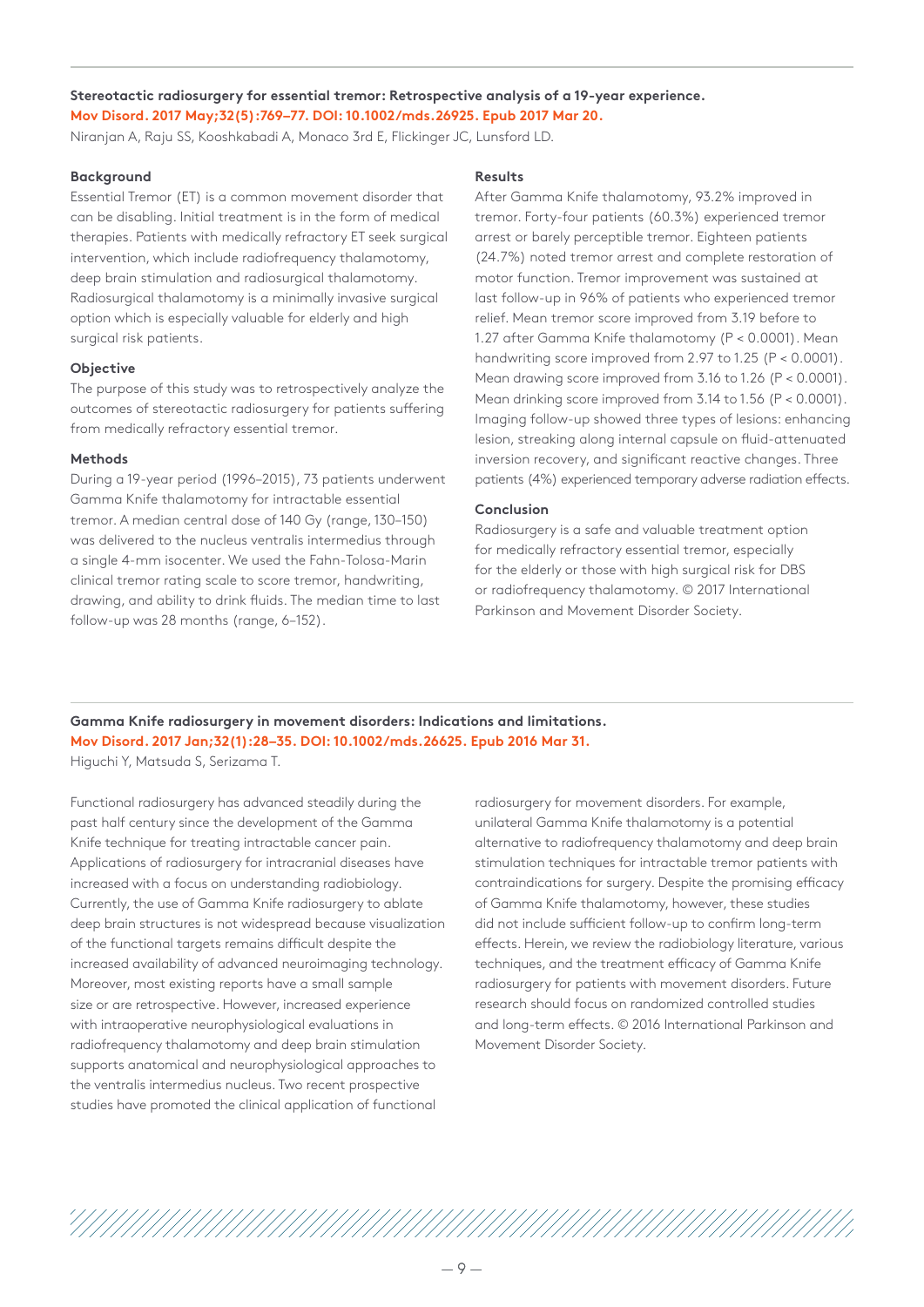# **The role of diffusion tensor imaging tractography for Gamma Knife thalamotomy planning. J Neurosurg. 2016 Dec;125(Suppl 1):129–38. DOI: 10.3171/2016.7.GKS161553.**

Gomes JGR, Gorgulho AA, de Oliveira López A, Saraiva CWC, Damiani LP, Pássaro AM, Salvajoli JV, de Oliveira Siqueira L, Salvajoli BP, De Salles AAF.

#### **Objective**

The role of tractography in Gamma Knife thalamotomy (GK-T) planning is still unclear. Pyramidal tractography might reduce the risk of radiation injury to the pyramidal tract and reduce motor complications.

# **Methods**

In this study, the ventralis intermedius nucleus (VIM) targets of 20 patients were bilaterally defined using Iplannet Stereotaxy Software, according to the anterior commissureposterior commissure (AC-PC) line and considering the localization of the pyramidal tract. The 40 targets and tractography were transferred as objects to the GammaPlan Treatment Planning System (GP-TPS). New targets were defined, according to the AC-PC line in the functional targets section of the GP-TPS. The target offsets required to maintain the internal capsule (IC) constraint of < 15 Gy were evaluated. In addition, the strategies available in GP-TPS to maintain the minimum conventional VIM target dose at > 100 Gy were determined.

# **Results**

A difference was observed between the positions of both targets and the doses to the IC. The lateral (x) and the vertical (z) coordinates were adjusted 1.9 mm medially and 1.3 mm cranially, respectively. The targets defined considering the position of the pyramidal tract were more medial and superior, based on the constraint of 15 Gy touching the object representing the IC in the GP-TPS. The best strategy to meet the set constraints was 90° Gamma angle (GA) with automatic shaping of dose distribution; this was followed by 110° GA. The worst GA was 70°. Treatment time was substantially increased by the shaping strategy, approximately doubling delivery time.

# **Conclusions**

Routine use of DTI pyramidal tractography might be important to fine-tune GK-T planning. DTI tractography, as well as anisotropy showing the VIM, promises to improve Gamma Knife functional procedures. They allow for a more objective definition of dose constraints to the IC and targeting. DTI pyramidal tractography introduced into the treatment planning may reduce the incidence of motor complications and improve efficacy. This needs to be validated in a large clinical series.